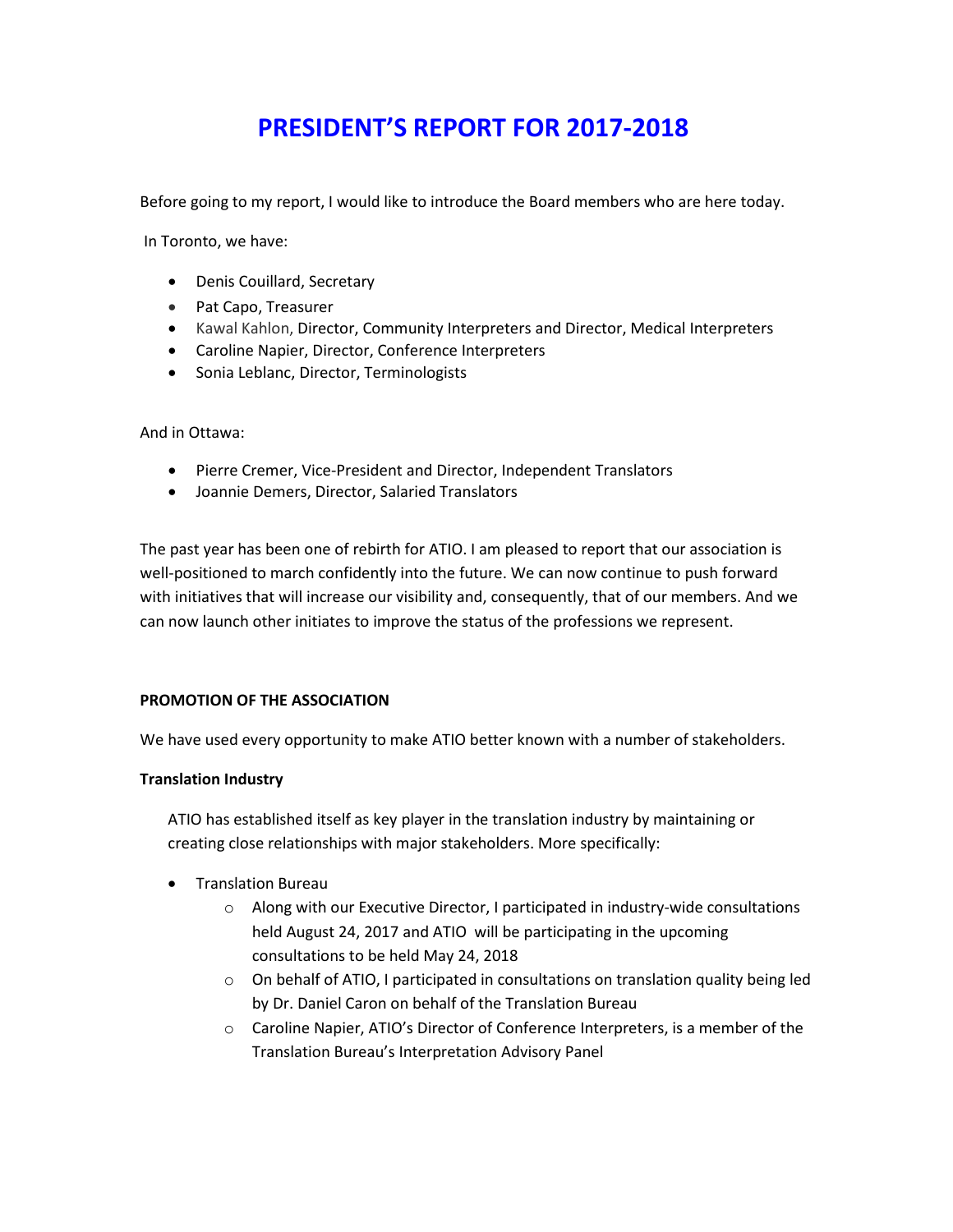- Association des industries de la langue/Language Industry Association (AILIA)
	- o Our ED and I attended the AGM and the Rendez vous Ottawa-Gatineau event on August 25, 2017
- Ordre des traducteurs, terminologues et interprètes agréés du Québec (OTTIAQ)
	- o ATIO attended their annual conference in November 2017, which allowed us to further consolidate our ties with the FIT Council, the American Translators' Association (ATA) and the Cuban Association of Translators and Interpreters, who were also present
- Association des conseils en gestion linguistique (ACGL)
	- o Our Executive Director attended a meeting in May 2017 with other industry associations to discuss common issues and strategies
- Editors Canada (Réviseurs Canada)
	- $\circ$  ATIO sponsored the lead speaker of their annual conference on June 10, 2017, the well-known Indigenous author, Cherie Dimaline, whom I had the pleasure of introducing
- Canadian Translators, Terminologists, and Interpreters Council (Conseil des traducteurs, terminologies et interprètes du Canada)
	- o ATIO continues to play an active role as a member of CTTIC
	- o ATIO hosted CTTIC's November 2017 meeting in our office in Ottawa
	- o ATIO's Secretary, Denis Couillard, was elected President of CTTIC in November 2017 and his term as President runs until November 2020

### **Ontario Government**

- Ontario Government's Pre-Budget hearing on January 31,2018
	- $\circ$  For the second consecutive year, I appeared on behalf of ATIO, this time to provide observations on the *call for interest to provide translation services* issued by the Ontario Government in December 2017
	- o The hearing panel consisted of:
		- Charles Sousa, Minister of Finance
		- **Marie France Lalonde, Minister of Community Safety and Correctional** Services and Minister of Francophone Affairs
		- Nathalie Des Rosiers, Minister of Natural Resources and Forestry
		- Bob Chiarelli, Minister of Infrastructure
		- Yasir Naqvi, Attorney General of Ontario
		- **John Fraser, MPP, Ottawa South**
- Through meetings at various events, I have maintained strong links with the Minister of Francophone Affairs, the Honourable Marie-France Lalonde, who takes a particular interest in the translation and interpretation activities of the Ontario government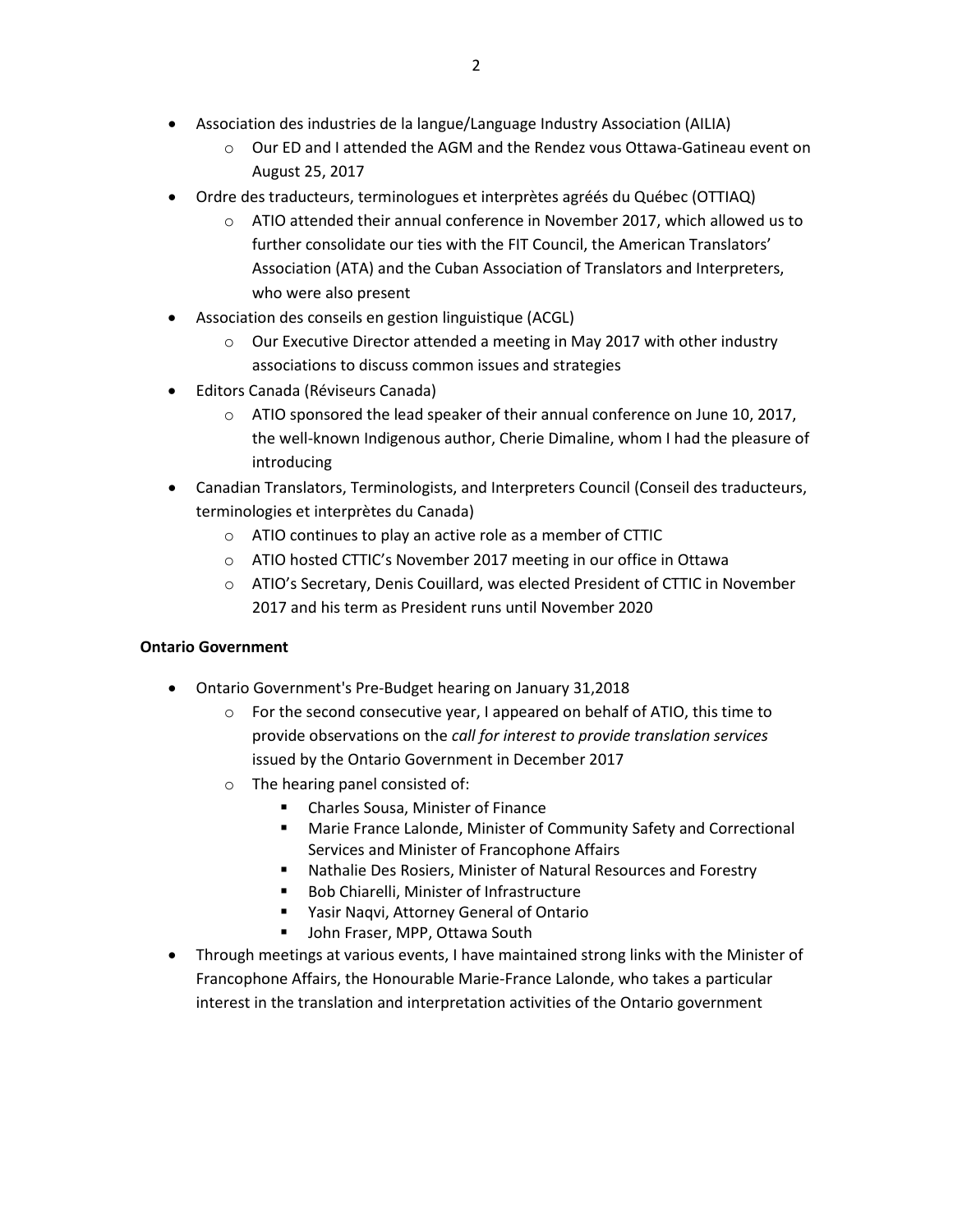#### **Business community**

• The ED and I have started to attend meetings of the Mayor of Ottawa's Breakfast series, sponsored by the Chamber of Commerce, to start building links with the business community

#### **Reaching out to translation students**

- We have reinforced our relationships with the School of Translation and Interpretation at the University of Ottawa and the School of Translation at Glendon College
- ATIO was one of lead sponsor of the 2018 Translation Games, held this year at the University of Ottawa,the and you can read the speech I made at the opening session, March 9, 2018, on our website
- We provided a financial contribution to Glendon College's Annual Student Conference, which took place in March 2018.
- ATIO co-sponsored International Translation Day activities at both the University of Ottawa and Glendon College, where I delivered a speech on translators and professionalism
- ATIO's foundation, FoundATIO, awarded scholarships to students from the University of Ottawa and Glendon College. The foundation has now been dissolved and ATIO has taken over the administration of the scholarship fund.

#### **ASSOCIATION'S WORK**

#### **Title Protection**

- ATIO conducted a survey of certified members on use of the "member" designation
- The By-Laws Committee drafted proposals, that you will be asked to vote on today, for amendment to the By-Laws that would enable the Association to better defend its reserved titles

#### **On dossier files**

- The On-dossier Committee has cleaned up the backlog of on-dossier files
- The Committee has reviewed our procedures related to the application process to improve efficiency and effectiveness
- The on-dossier process is expected to resume at the end July 2018
- A report from the Committee will be presented later this afternoon

#### **Community and Medical Interpreters**

• CTTIC offered the first certification examination in Medical and Community Interpretation in 2017. We now have members in these categories as follows: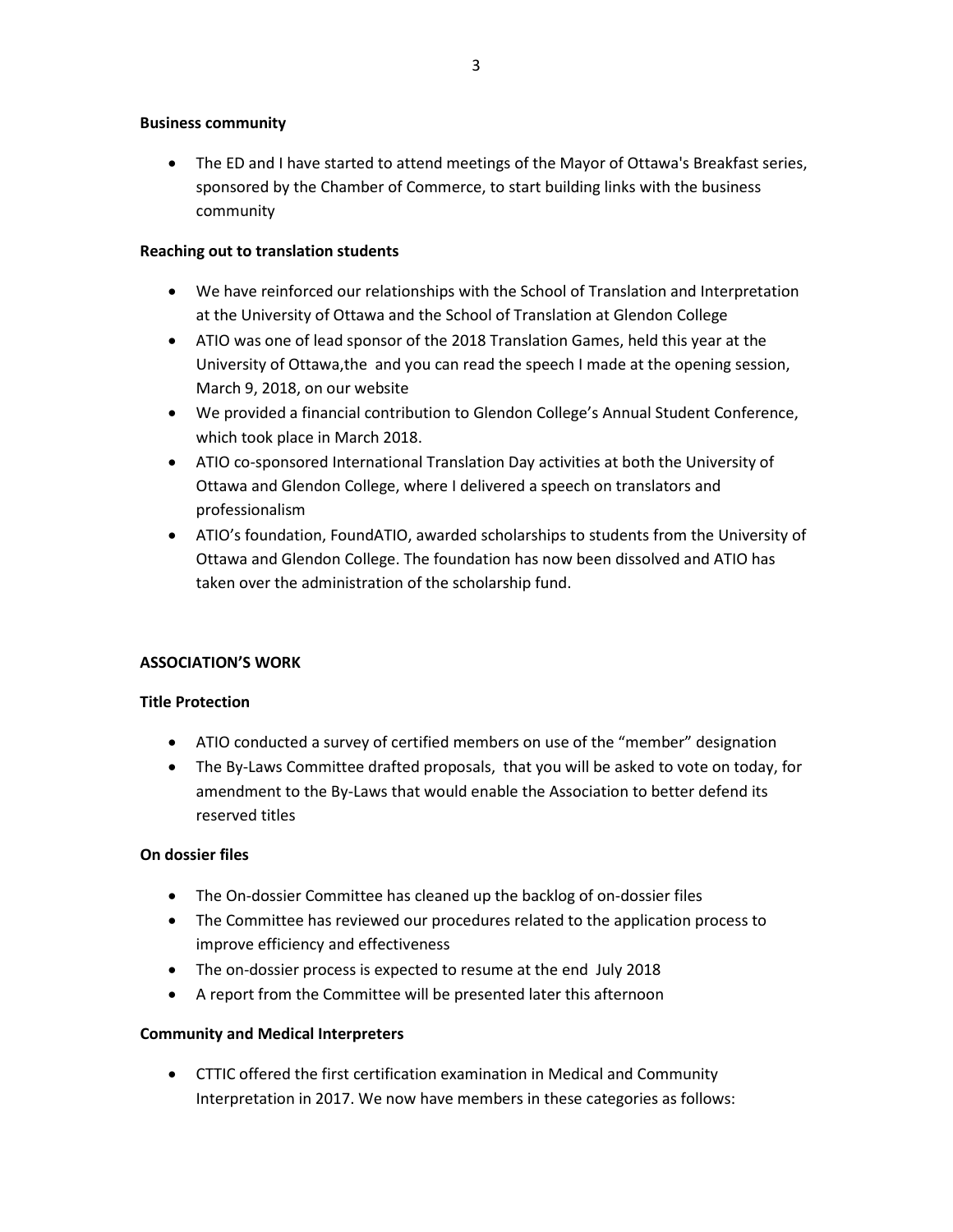- o Certified Community Interpreters
	- **1** member
	- 22 candidates
- o Certified Medical Interpreters
	- 9 candidates
- ATIO is working closely with the other stakeholders to advance in this field.
- Discussions are underway with other associations to facilitate the entrance of community and medical interpreters in ATIO
- I would like to mention that Kawal Kahlon, Director, Community Interpreters and Director, Medical Interpreters, has been particularly active on this file

#### **Professional development**

- ATIO offered four professional development workshops this year:
	- o April 1, 2017 Translating Official Documents (Toronto)
	- o June 17, 2017 Community and Court Interpreters Best Practices (Ottawa)
	- o June 17, 2017 Translating Official Documents (Ottawa)
	- o September 9, 2017 the Ins and Outs of Verbs (Toronto)
- six entrance exam sessions
- one certification exam session
- Next year, we plan to develop a professional development program

#### **Ministry of the Attorney General of Ontario (MAG) exams**

- ATIO was contracted by the Canadian Translators, Terminologists and Interpreters Council (CTTIC) to manage the marking of the Ministry of the Attorney General of Ontario's court interpreter exams.
- This initiative will enable us to increase our credibility with MAG on the court interpreter front
- It will also provide a significant source of revenue for the next four years
- I would like to especially thank Nicolas Ferreira, Certified Court Interpreter and Certified Translator, who was instrumental in securing this initiative

#### **Membership benefits**

- Membership Database
	- $\circ$  The migration to version 2 of the membership database has been completed
	- o Work is currently under way on a version 3 that will be more user-friendly
- ATIO has expanded benefits it offers to its membership
	- o Member discounts were obtained from Trados for its translation system , as a result of work by Sonia Leblanc, Director, Terminologists
	- $\circ$  And an agreement has been reached with Logiterm to provide discounts on some of their most popular products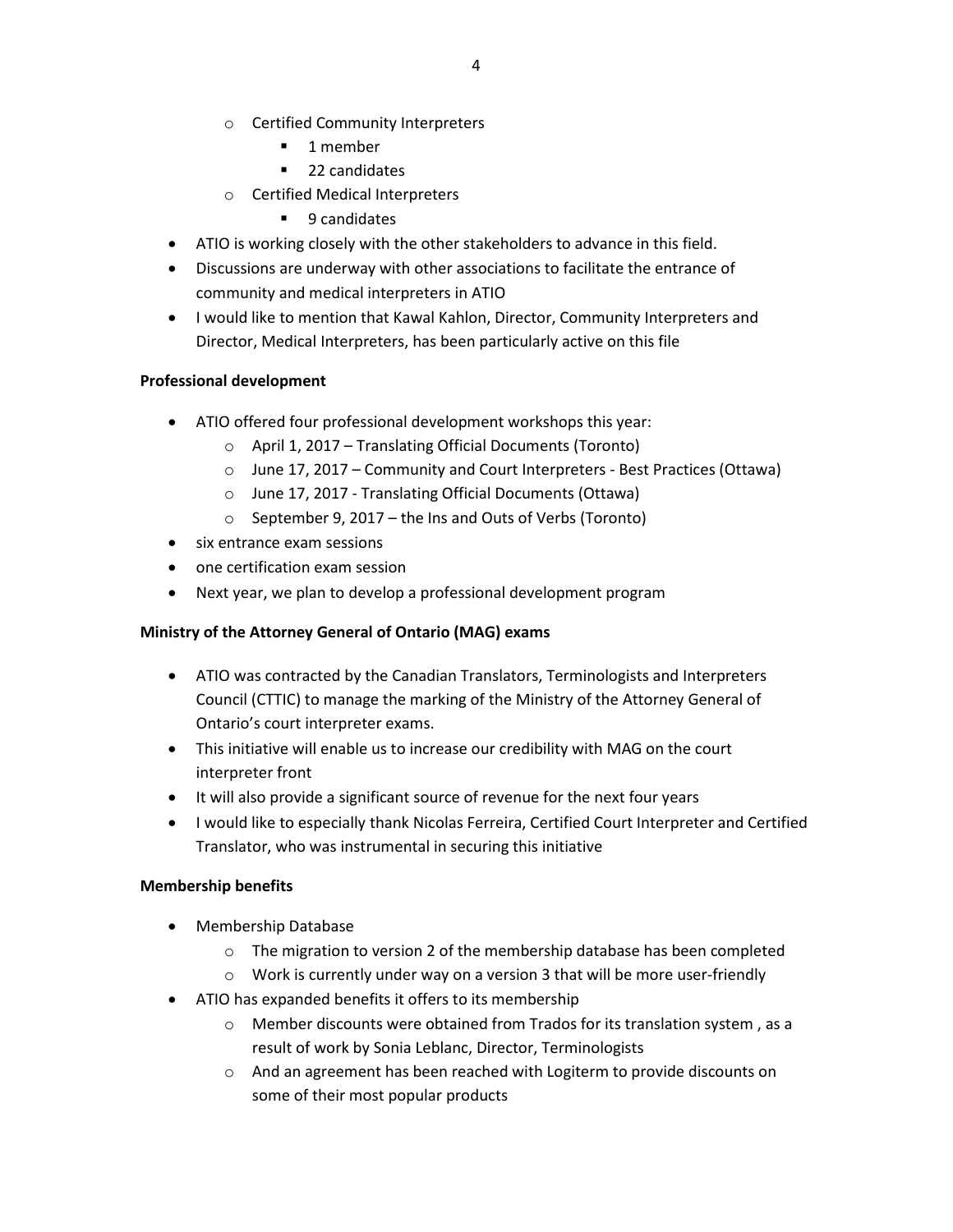• ATIO provided opportunities for members to network at our two Christmas dinners in Ottawa and Toronto

### **Communication with the membership**

- ATIO has endeavoured to communicate with its members
	- $\circ$  by informing them of topical events in which Board members took part through emails to the membership
	- o by publishing an issue of InformATIO in December 2017 to provide an update on our progress in renewing the Association

#### **ADMINISTRATION**

- ATIO's staff now consists of:
	- o Two full-time employees
		- **Executive Director, Philippe Ramsay**
		- Administrative Assistant, Yasmine Benmouffok
	- o Five part-time employees
		- Membership Liaison Coordinator: Monique Goguen
		- Program and Exam Coordinator: Rebecca Kinos-Varo
		- **Finance Coordinator: Jessica Robitaille**
		- Certification Exam Coordinator: Bekircan (John) Tahberer
		- Operations and Business Development Coordinator: Marie Douville
- Business systems and procedures have been streamlined to increase efficiency and effectiveness and to better respond to members' needs
- All our tools have been upgraded to current standards
- These changes have allowed us to make substantial operational savings in the range of \$50K per year. Our Treasurer, Pat Capo, will have more to say on this in his report.

In closing, I would like to very warmly thank the members of our Board of Directors and our staff for the support they provided me in fulfilling my duties as President and for their tireless dedication to ATIO.

Marielle Godbout, MA, C. Tran.

President

April 21, 2018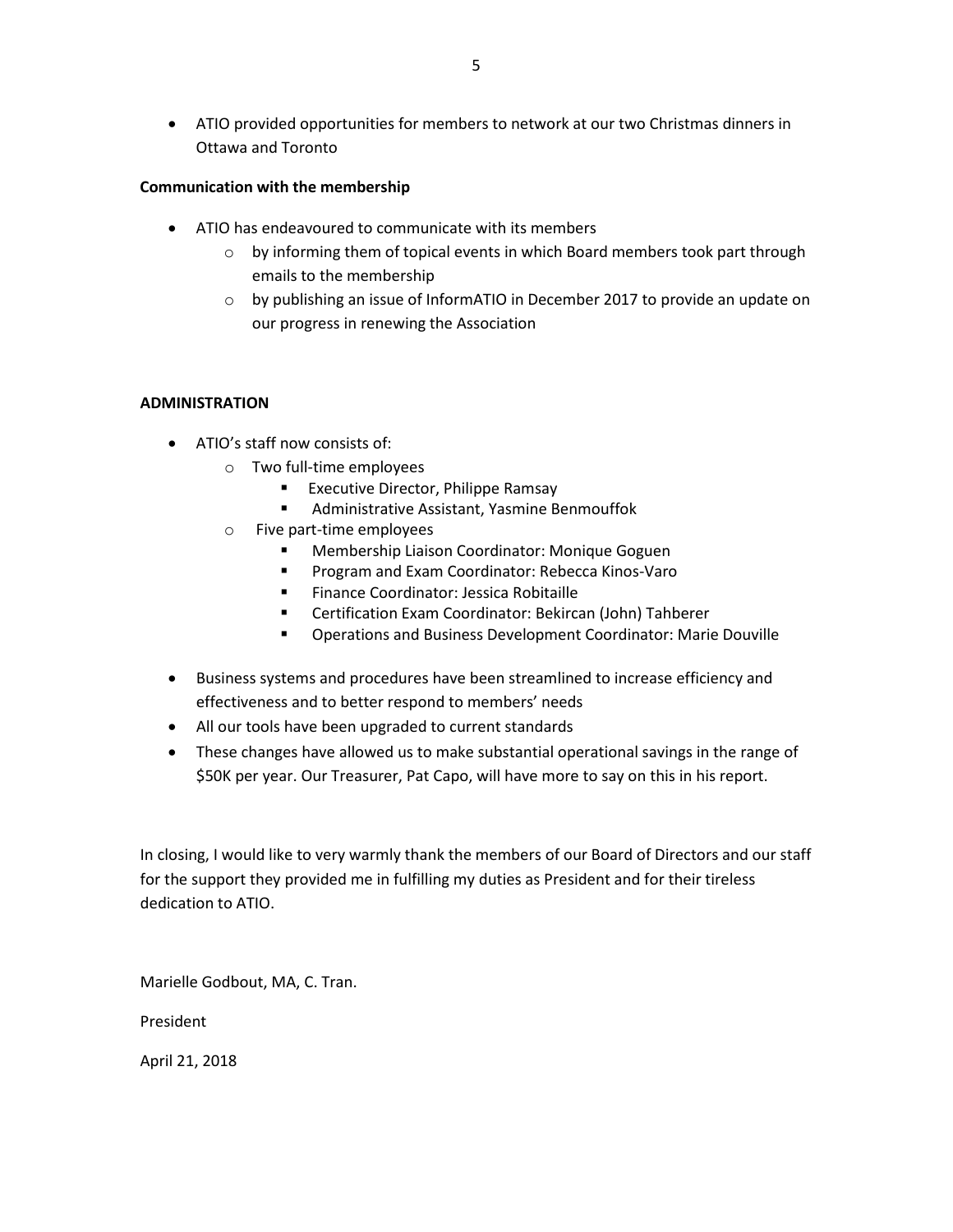# **TREASURER REPORT**

Fellow ATIO Members and associates,

Welcome to the 2018 AGM,

For those members that still do not know me, my name is Pasquale Capo and I have been with the association as Treasurer since April 2016.

As you can see from the Audited Financial Statements for the year ending 2017, from a financial point of view, we continued operating going in the right direction. Compared to 2016, our overall revenues increased by 71k and our total expenses diminished by some 25 k. However, this still produced a deficit of some 58k.

I have spoken to Philippe, our Executive Director and we have agreed that in 2018, our main objective is to operate close to the break even point and to even produce a surplus. During last year we had to dip in our saving to finance our operations and we need to replenish them by reaching the above-mentioned objective.

Last year, with the Board's approval I introduced a climate of austerity in discretionary spending and I am satisfied that the money we spent in 2017 were necessary for modernizing and upgrading the operations of ATIO and to increase its visibility among governmental and non-governmental partners as well the public at large, with a view to attract new members.

In order to accomplish this objective, we need to have our Association that is responsive, efficient and ready to face the challenges that we face. I will be happy to answer any questions you may have.

Thank you

Pasquale (Pat) Capo Treasurer April, 2018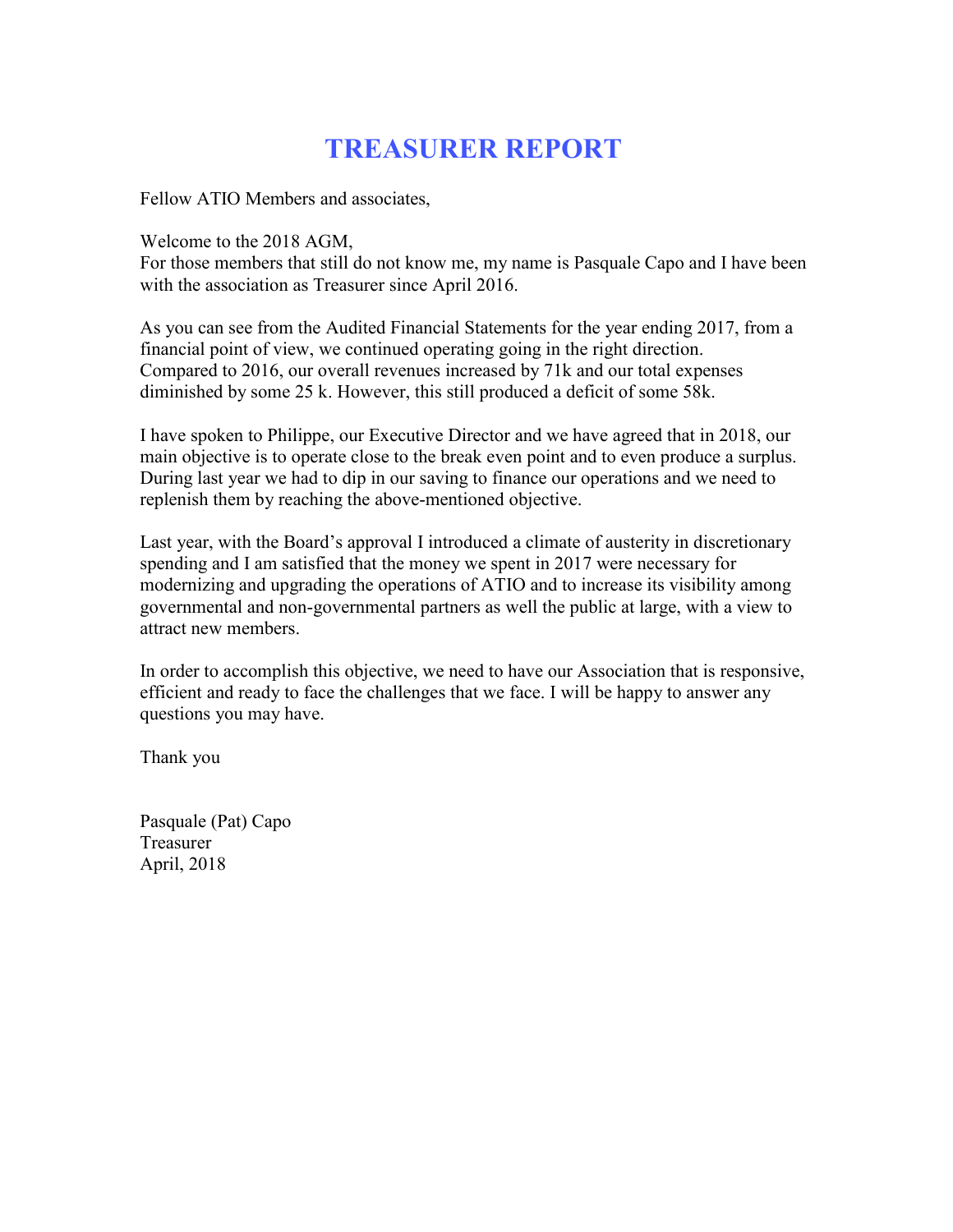# **Rapport – Caroline Napier, Administratrice Interprètes de conférence**

### **Dossier « Mauvais payeurs »**

Sonia a mentionné Able Translations...

- Il y a un an environ, une de nos membres m'avait signalé un traducteur de sa connaissance qui tentait en vain de se faire payer par un cabinet de traduction de la région, Able Translations pour ne pas le nommer.
- Ce traducteur s'était tourné vers un groupe de parajuristes et espérait ainsi arriver à ses fins. Et, coïncidence étrange, une amie membre de l'ATIO venait justement de me raconter ses déboires avec ce même cabinet.
- J'ai contacté les parajuristes, qui m'ont semblé solides et déterminés.
- Sonia et moi en avons discuté... Et pour tenter d'y voir clair et découvrir l'étendue du problème pour nos membres, et afin de pouvoir les aider, nous les avons encouragés à nous faire part des difficultés qu'ils éprouvaient à obtenir paiement, le cas échéant.
- Et bien, nous avons reçu un nombre surprenant de réponses. Il semblerait que plusieurs cabinets accusent des retards graves dans le règlement de leurs factures, Able Translations en tête de file.
- Nous avons aiguillé les traducteurs et interprètes touchés par ce comportement peu reluisant vers le groupe de juristes que nous recommandons (Shepherd Advocacy & Litigation).
- Le 5 avril dernier, Able Translations comparaissait à la Cour des petites créances de Brampton. Une partie de son actif a fait l'objet d'une saisie et plusieurs plaignants ont finalement été payés.
- Enfin, nous sommes heureux de pouvoir aider ceux qui se trouvent aux prises avec de mauvais payeurs.

Prochaines étapes :

Nous prévoyons l'élaboration d'une trousse pratique de renseignements en ligne afin d'orienter les membres et candidats dans une telle situation.

### \*\*\*\*\*\*\*\*\*\*\*\*\*\*\*\*\*\*\*\*\*\*\*\*\*\*\*\*\*\*\*\*\*\*\*\*\*\*\*\*\*\*\*\*\*\*\*

## **Comité consultatif sur l'interprétation de conférence**

Suite à l'abandon de la Demande d'offres à commande (DOC) que souhaitait imposer aux pigistes la Direction générale des approvisionnements pour l'interprétation des conférences du Bureau de la traduction, le BT a convoqué ses interprètes de conférence pigistes en juillet 2017 afin de réunir un Comité consultatif en vue de renforcer et de renouveler les liens importants entre le Bureau et la communauté des interprètes pigistes.

En réponse, l'ATIO a insisté sur l'importance d'une représentation associative, incluant des interprètes des associations canadiennes faisant partie du CTTIC (le Conseil des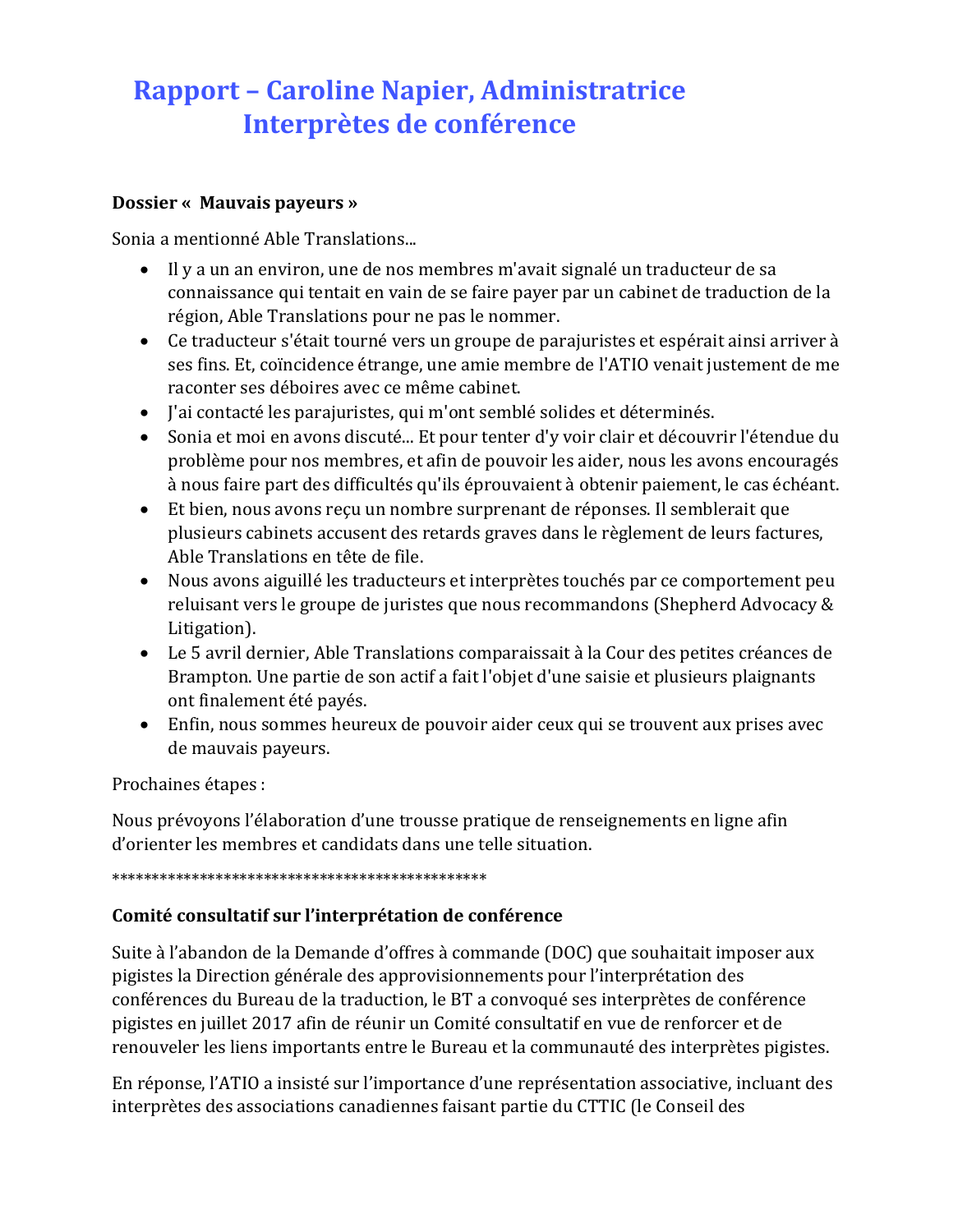traducteurs, terminologues et interprètes du Canada), et du chapitre canadien de l'AIIC. Par ailleurs, le BT souhaitait une représentation régionale aussi vaste que possible, ce qui nous semblait logique.

Nous avons fait valoir que nous étions parmi les interlocuteurs de choix ; en fin de compte, le BT a retenu quatre membres de l'ATIO pour faire partie du Comité : Claire Breton-Pachla et Christine O'Meara d'Ottawa, Caroline Napier de Toronto, et Patrice Schmitt de Vancouver.

Les travaux vont bon train. Depuis sa formation, après l'établissement de son mandat, les discussions du Comité portent sur l'approvisionnement en services d'interprétation de conférence et sur les modalités contractuelles qui s'y rapportent. L'équipe de l'ATIO œuvre de près avec nos collègues d'AIIC Canada afin de promouvoir les principes et les pratiques favorables à une interprétation de qualité; outre les rencontres avec le Comité du BT, les pigistes ont tenu de nombreuses réunions sur Skype pour se concerter. En fait, depuis le renouveau du BT avec Stéphan Déry à sa tête, toute son équipe semble prête à appuyer les efforts du Comité. Nous espérons d'ici quelques mois la mise en place d'un contrat annuel renouvelable qui remplacerait le contrat ponctuel que les interprètes doivent signer avant chaque affectation. Les principes directeurs proposés qui guident l'approche contractuelle sont les suivants :

- S'assurer de la conformité avec la politique sur les marchés du gouvernement fédéral en maximisant la flexibilité et l'agilité afin de répondre aux besoins précis de la communauté de l'interprétation
- Miser sur la qualité des services offerts aux clients
- Appuyer la vitalité économique de la collectivité canadienne de l'interprétation (tel que mentionné dans la lettre de mandat de la ministre Qualtrough)
- Définir ensemble l'outil d'acquisition le plus pertinent, durable et efficace pour tous
- Réduire le fardeau administratif en lien avec le nouvel outil contractuel ou toute autre solution, tant pour la collectivité des interprètes que pour le Bureau de la traduction
- Reconnaître les pratiques de la profession d'interprète de conférence

À suivre…

## \*\*\*\*\*\*\*\*\*\*\*\*\*\*\*\*\*\*\*\*\*\*\*\*\*\*\*\*\*\*\*\*\*\*\*\*\*\*\*\*\*\*\*\*\*

## **Sondage sur la protection du titre**

Depuis mon arrivée au C.A., plusieurs collègues m'ont demandé de me pencher sur la question de la protection du titre. En effet, on a constaté que le titre de « membre » fait parfois l'objet d'un emploi abusif, certaines personnes omettant de préciser à quelle catégorie elles appartiennent : membre agréé, membre candidat à l'agrément, membre étudiant, etc. Hélas, il semblerait que certains membres non agréés profitent de la confusion qui s'ensuit, les clients présumant parfois que le titre de membre est synonyme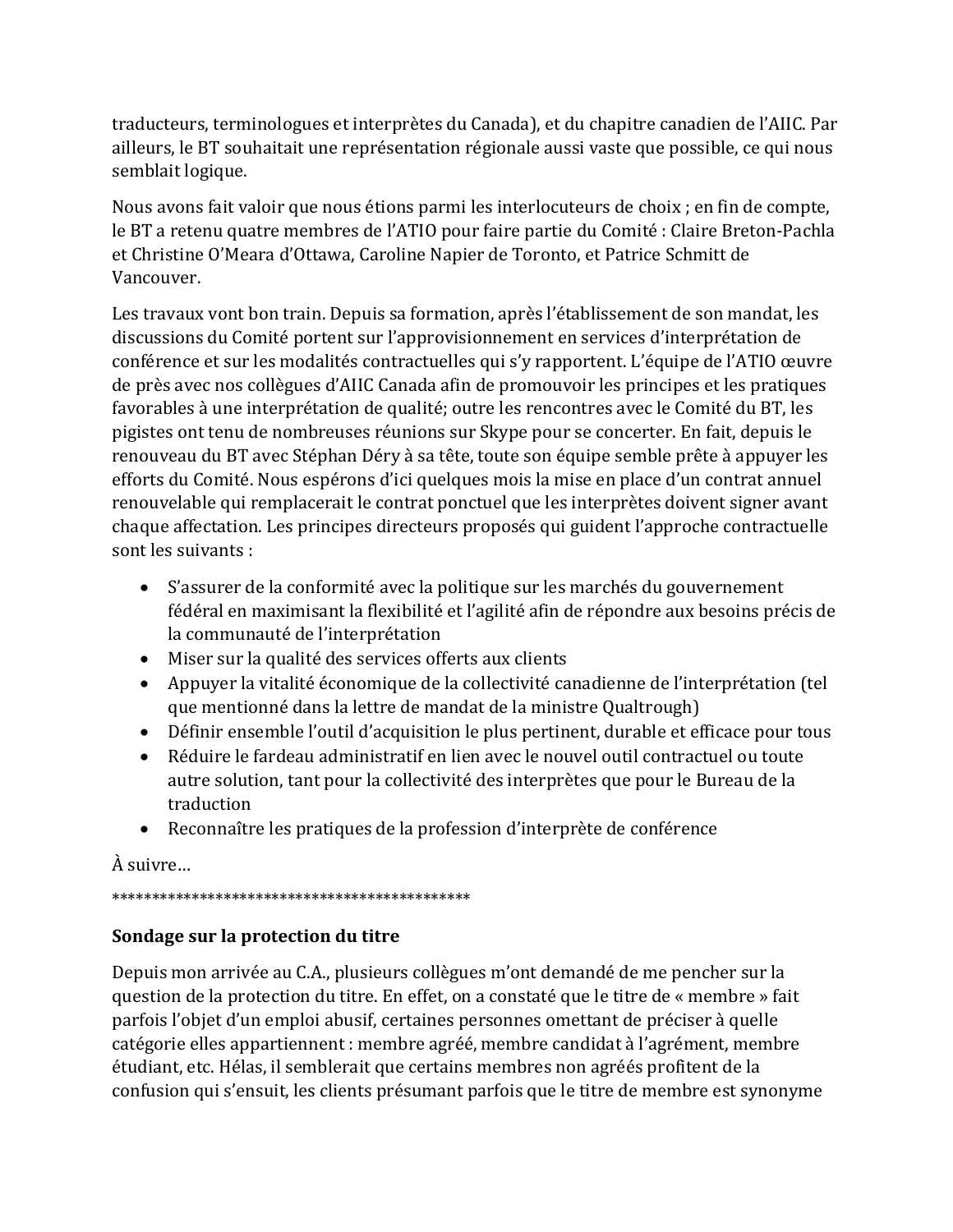d'agrément. Par conséquent, le conseil d'administration de l'ATIO se demande s'il ne vaudrait pas mieux revenir à la politique première (d'avant 2006), c'est-à-dire réserver le titre de « membre » aux seuls agréés.

Nous avons mené un sondage pour savoir si les membres agréés de l'ATIO seraient en faveur d'une telle mesure.

| Question                                         | <b>Yes</b> | <b>No</b>  | <b>Total</b> |
|--------------------------------------------------|------------|------------|--------------|
|                                                  | Oui        | <b>Non</b> |              |
| Should the title of "member" be reserved for     | 235        | 45         | 280          |
| certified ATIO professionals?                    |            |            |              |
| Le titre de «membre» devrait-il être réservé aux | 169        | 20         | 189          |
| professionnels agréés de l'ATIO?                 |            |            |              |
| Total numbers                                    | 404        | 65         | 469          |
| Total % of members surveyed                      | 55.57%     | 8.94%      | 64.51%       |
| % relative to number of members surveyed         | 86.14%     | 13.86%     | 100%         |
| Total survey recipients                          |            |            | 727          |

Voici les résultats :

Conformément à la volonté exprimée par la nette majorité des membres agréés (86 %) qui ont répondu au sondage, le Conseil d'administration propose que l'utilisation du titre de membre soit réservé aux professionnels agréés de l'ATIO. Le règlement intérieur sera modifié en conséquence et présenté à l'AGA de 2019 pour ratification par l'assemblée.

*The Board of Directors proposes that, according to the will expressed by the clear majority of certified members who responded (86%), the title of member be reserved to certified ATIO professionals only. The By-laws will be modified accordingly and presented at the 2019 AGM for ratification by the membership*.

## **On-dossier certification**

Monique Goguen, staff at ATIO's secretariat, has done superb archival work in order to get the process restarted. Sonia Leblanc and I worked with Monique and members of the current Recognition and Certification Committee in order to get ready for the applications to come.

The secretariat will be ready to process applications end of July, starting with translation applications, then other categories will follow. Announcements will be made in due course.

Next steps:

Kawal Khalon and I will work on guidelines for the on-dossier certification of Community and Medical interpreters – guidelines exist for the other categories, and we will follow the existing pattern to develop the guidelines.

\*\*\*\*\*\*\*\*\*\*\*\*\*\*\*\*\*\*\*\*\*\*\*\*\*\*\*\*\*\*\*\*\*\*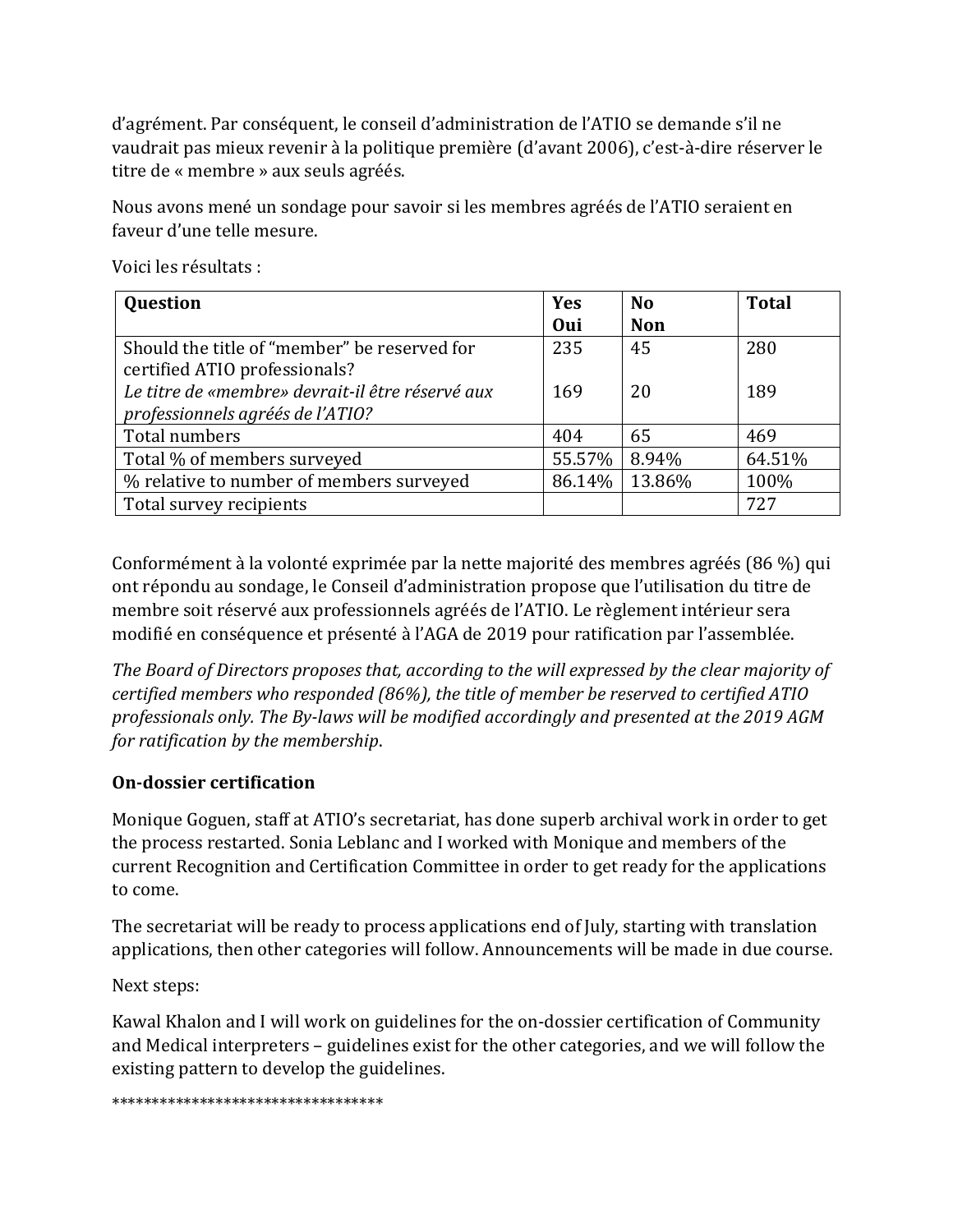## **Délégation professionnelle auprès du Bureau de la traduction**

La Délégation professionnelle a tenu une rencontre le 11 avril. Hélas, je n'étais pas libre d'y assister; toutefois, nos collègues Nerio Guerrero et Jean Marc Larivière nous y ont représentés et je les en remercie sincèrement. Ils ont repris et ajouté à l'ordre du jour de la réunion précédente, dont je vous avais envoyé le rapport. J'attends avec beaucoup d'intérêt leur rapport sur cette dernière rencontre, car je sais qu'ils ont fait le point sur plusieurs questions en suspens. Je vous en ferai part dès que je l'aurai reçu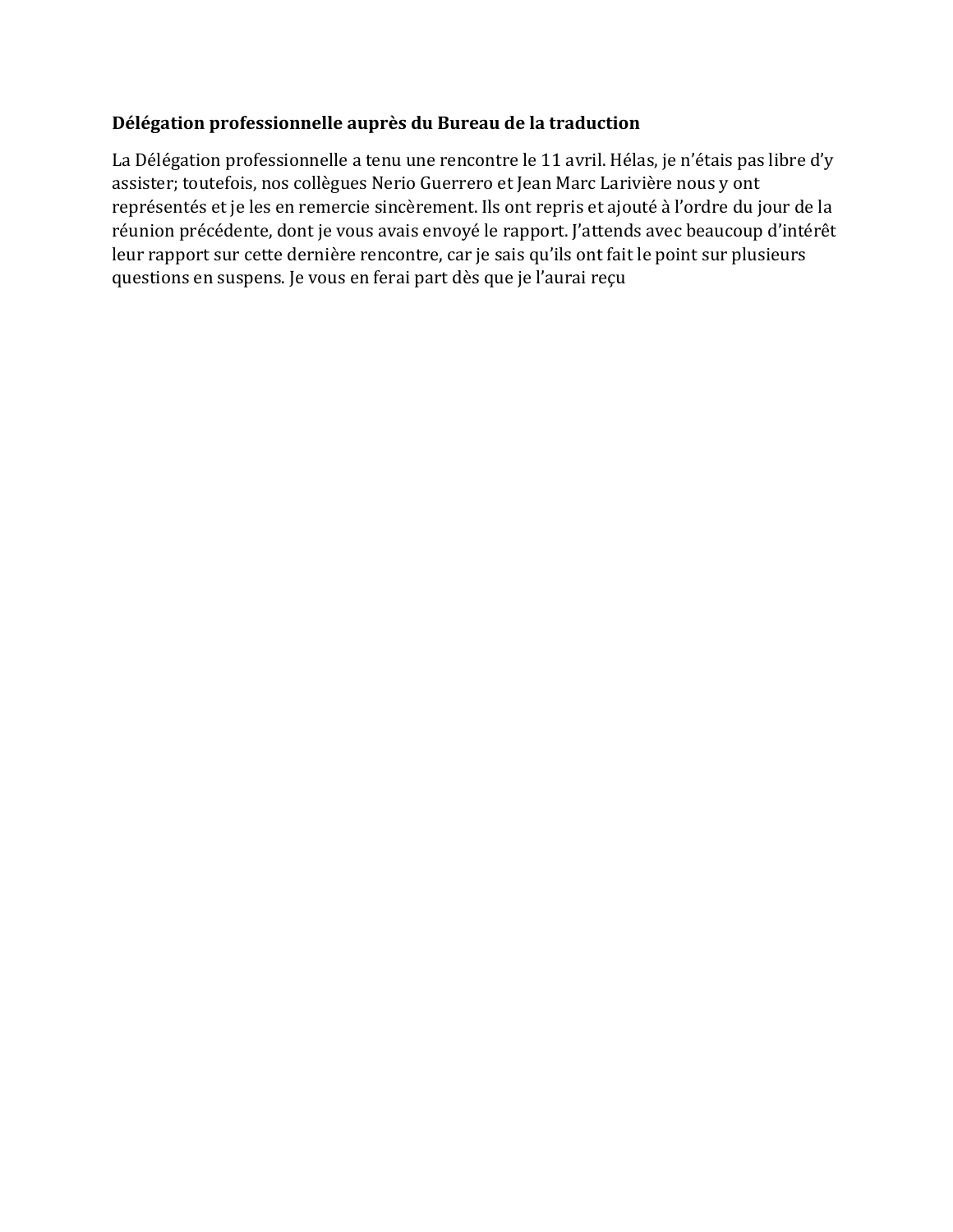# **Community Interpreters – Report presented by Kawal Kahlon**

Kawal reports that CTTIC has offered the first certification exam for community and medical interpreters in 8 combinations.

The pass rate was 100 % for medical interpreters and about 60 % for community interpreters.